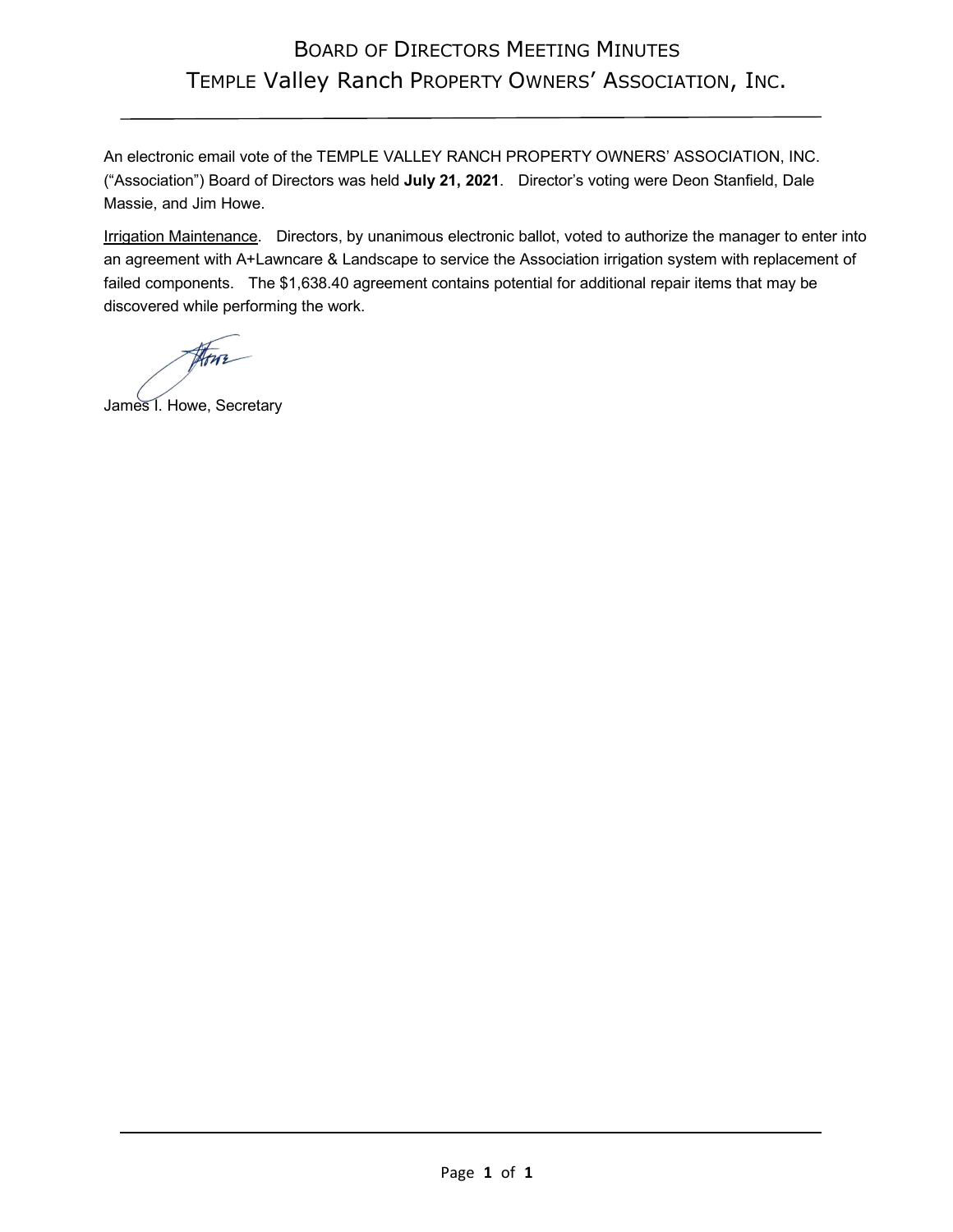## **A+ Lawn Care & Landscaping Irrigation**

P.O. Box 509 Belton, TX 76513 (254) 563-5480 apluslawn.ap@gmail.com



**ESTIMATE #** I1379

**DATE** 06/29/2021

## **Estimate**

## **ADDRESS**

Valley Ranch HOA 205 Paloma Dr. Temple, TX 76502

| <b>DESCRIPTION</b>                                                                                                                                                    | <b>QTY</b>     | <b>RATE</b> | <b>AMOUNT</b> |  |
|-----------------------------------------------------------------------------------------------------------------------------------------------------------------------|----------------|-------------|---------------|--|
| Irrigation system audit findings                                                                                                                                      |                |             |               |  |
| Dubose & 93 controller                                                                                                                                                |                |             |               |  |
| Zone 1                                                                                                                                                                |                |             |               |  |
| Replace broken or clogged spray nozzle                                                                                                                                | 3              | 9.08        | 27.24T        |  |
| Zone 3                                                                                                                                                                |                |             |               |  |
| Replace broken or leaking rotor head                                                                                                                                  | 1              | 55.42       | 55.42T        |  |
| Adjust rotor head for proper coverage                                                                                                                                 | 1              | 14.17       | 14.17T        |  |
| Zone 4                                                                                                                                                                |                |             |               |  |
| Locate & troubleshoot unresponsive valve                                                                                                                              | 1              | 127.50      | 127.50T       |  |
| Zone 5                                                                                                                                                                |                |             |               |  |
| Replace broken or clogged spray nozzle                                                                                                                                | $\overline{c}$ | 9.08        | 18.16T        |  |
| Zone 6                                                                                                                                                                |                |             |               |  |
| Adjust rotor head for proper coverage                                                                                                                                 | 1              | 14.17       | 14.17T        |  |
| Zone 7                                                                                                                                                                |                |             |               |  |
| Replace broken or leaking rotor head                                                                                                                                  | 1              | 55.42       | 55.42T        |  |
| Repair broken lateral line                                                                                                                                            | 1              | 95.00       | 95.00T        |  |
| ****                                                                                                                                                                  |                |             |               |  |
| **** There may be additional repairs needed on this zone<br>**** If there are additional repairs needed they will be<br>**** addressed on a separate estimate<br>**** |                |             |               |  |
| Zone 8                                                                                                                                                                |                |             |               |  |
| Replace broken or leaking rotor head                                                                                                                                  | 1              | 55.42       | 55.42T        |  |
| Adjust rotor head for proper coverage                                                                                                                                 | 1              | 14.17       | 14.17T        |  |
|                                                                                                                                                                       |                |             |               |  |

Dubose & Wicker controller

Zone 1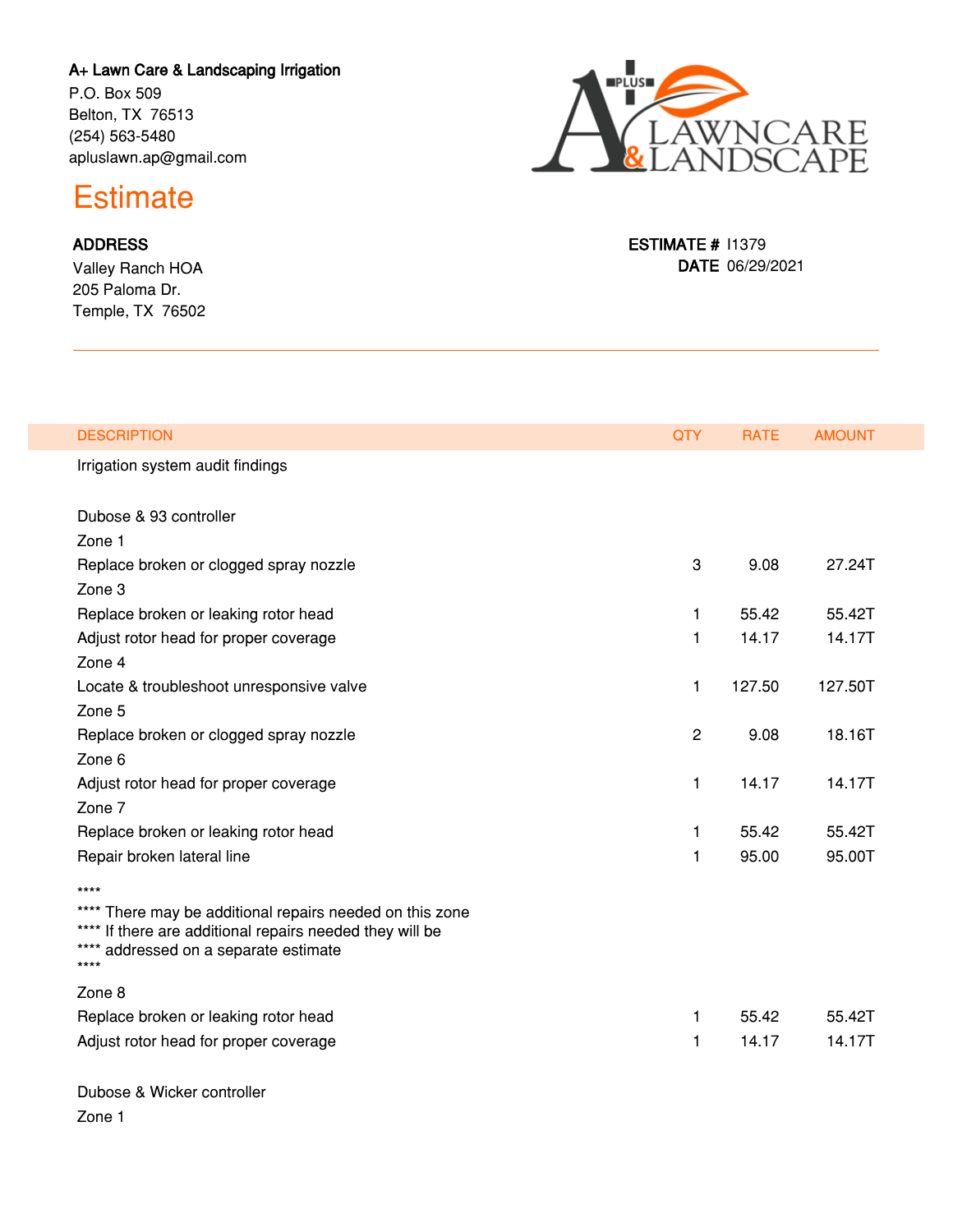| <b>DESCRIPTION</b>                                                                                                                                                   | <b>QTY</b> | <b>RATE</b> | <b>AMOUNT</b> |
|----------------------------------------------------------------------------------------------------------------------------------------------------------------------|------------|-------------|---------------|
|                                                                                                                                                                      |            |             |               |
| Replace broken or leaking rotor head                                                                                                                                 | 1          | 55.42       | 55.42T        |
| Adjust rotor head for proper coverage                                                                                                                                | 1          | 14.17       | 14.17T        |
| Repair broken lateral line                                                                                                                                           | 1          | 95.00       | 95.00T        |
| $***$                                                                                                                                                                |            |             |               |
| There may be additional repairs needed on this zone<br>If there are additional repairs needed they will be<br>addressed on a separate estimate<br>$***$<br>****      |            |             |               |
| Zone 2                                                                                                                                                               |            |             |               |
| Replace broken or leaking rotor head                                                                                                                                 | 1          | 55.42       | 55.42T        |
| Adjust rotor head for proper coverage                                                                                                                                | 1          | 14.17       | 14.17T        |
| Zone 3                                                                                                                                                               |            |             |               |
| Replace broken or clogged spray nozzle                                                                                                                               | 1          | 9.08        | 9.08T         |
| Dubose & Valley Ranch Dr                                                                                                                                             |            |             |               |
| Zone 3                                                                                                                                                               |            |             |               |
| Replace broken or clogged spray nozzle                                                                                                                               | 1          | 9.08        | 9.08T         |
| Zone 4                                                                                                                                                               |            |             |               |
| Replace broken or clogged MP Rotator nozzle                                                                                                                          | 1          | 25.17       | 25.17T        |
| Zone 5                                                                                                                                                               |            |             |               |
| Replace broken or leaking 4" MP Rotator head                                                                                                                         | 1          | 41.99       | 41.99T        |
| Repair broken lateral line                                                                                                                                           | 1          | 95.00       | 95.00T        |
| ****                                                                                                                                                                 |            |             |               |
| There may be additional repairs needed on this zone<br>**** If there are additional repairs needed they will be<br>addressed on a separate estimate<br>$***$<br>**** |            |             |               |
| Zone 6                                                                                                                                                               |            |             |               |
| Replace broken or clogged MP Rotator nozzle                                                                                                                          | 1          | 25.17       | 25.17T        |
| Zone 8                                                                                                                                                               |            |             |               |
| Locate & troubleshoot unresponsive valve                                                                                                                             | 1          | 127.50      | 127.50T       |
| Zone 10                                                                                                                                                              |            |             |               |
| Replace broken or leaking rotor head                                                                                                                                 | 1          | 55.42       | 55.42T        |
| Adjust rotor head for proper coverage                                                                                                                                | 1          | 14.17       | 14.17T        |
| Zone 11                                                                                                                                                              |            |             |               |
| Replace broken or leaking rotor head                                                                                                                                 | 1          | 55.42       | 55.42T        |
| Adjust rotor head for proper coverage                                                                                                                                | 1          | 14.17       | 14.17T        |
| Zone 13                                                                                                                                                              |            |             |               |
| Locate & troubleshoot unresponsive valve                                                                                                                             | 1          | 127.50      | 127.50T       |
| Zone 21                                                                                                                                                              |            |             |               |
| Replace broken or clogged MP Rotator nozzle                                                                                                                          | 3          | 25.17       | 75.51T        |
|                                                                                                                                                                      |            |             |               |
| Zone 22                                                                                                                                                              |            |             |               |